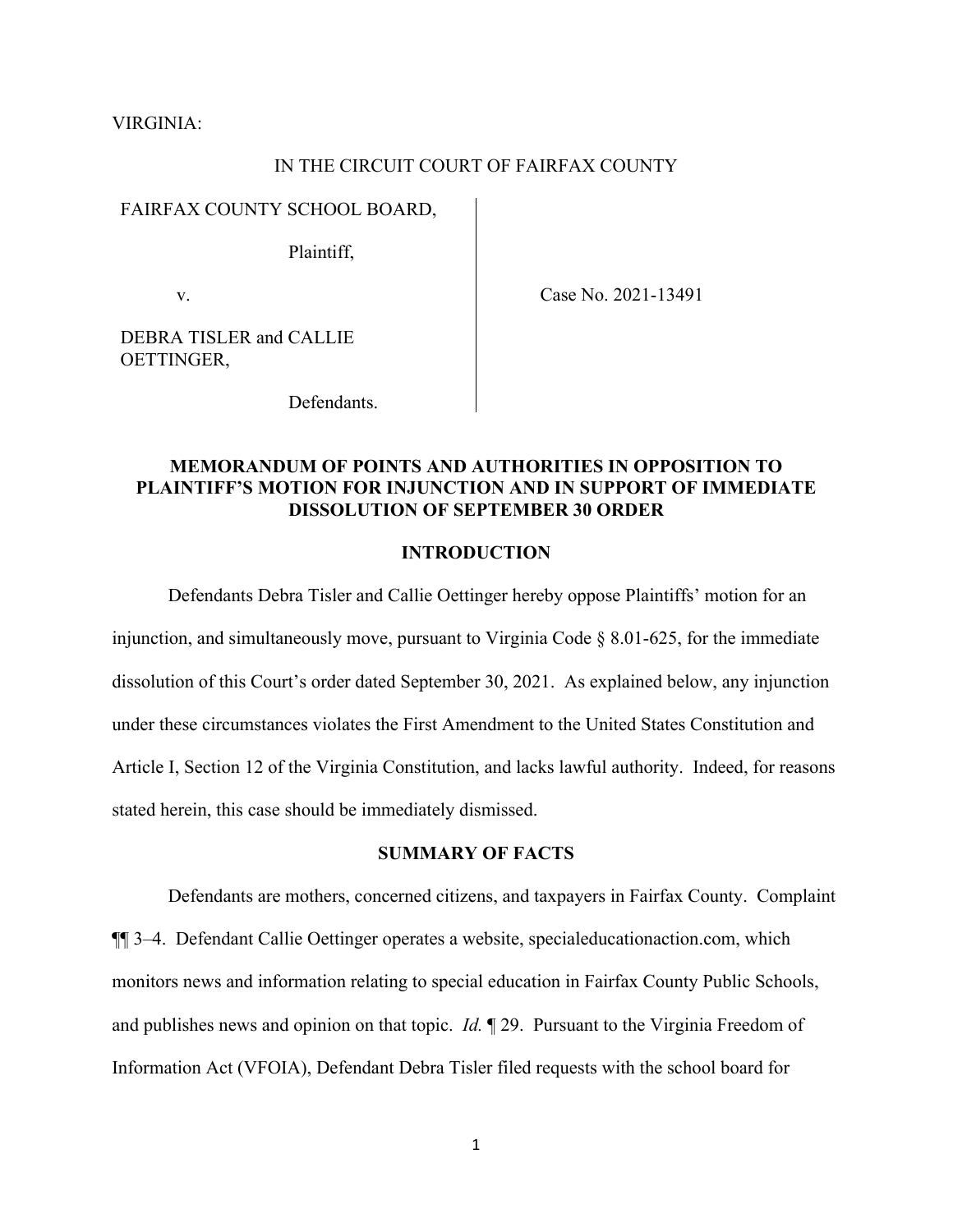information relating to the school board's spending for legal representation services and the subjects of that representation. *Id.* ¶ 1. The board responded to that request by emailing electronic—*not* physical—copies of more than 1,000 pages of documents. *Id.* ¶¶ 12–13. Defendant Oettinger then posted some of this information, with redactions,  $1$  on specialeducationaction.com. *Id.* ¶ 29. The documents included images of billing invoices from the school board's attorneys, and other information that the board claims is covered by attorneyclient privilege. *Id.* ¶ 14.

 On or about September 14, the school board determined that some of the information provided to Ms. Tisler fell within the exceptions to the VFOIA, meaning (according to the board) that it had not been obligated to provide this information. *Id.* By then, Ms. Oettinger had already posted electronic images of these documents on specialeducationaction.com, along with commentary arguing that the school district was spending too much taxpayer money on legal representation, and was engaged (in her opinion) in improper and wasteful public policies. *Id.* ¶ 29.

 The school board made various unsuccessful efforts to demand that Ms. Tisler not share the information, and that Ms. Oettinger remove the electronic files from her website. *Id.* ¶¶ 15– 38. On September 27, the board filed this case, alleging two causes of action—detinue and constructive trust—along with a motion for a preliminary injunction. On September 30, this Court held a hearing after which it ordered Ms. Tisler and Ms. Oettinger not to "distribute the FOIA material ... until further order of the Court," and setting a hearing date of October 22 on Plaintiff's.

<sup>&</sup>lt;sup>1</sup> Because Ms. Oettinger did not want to include student names on any material, she chose to black out any such information before posting.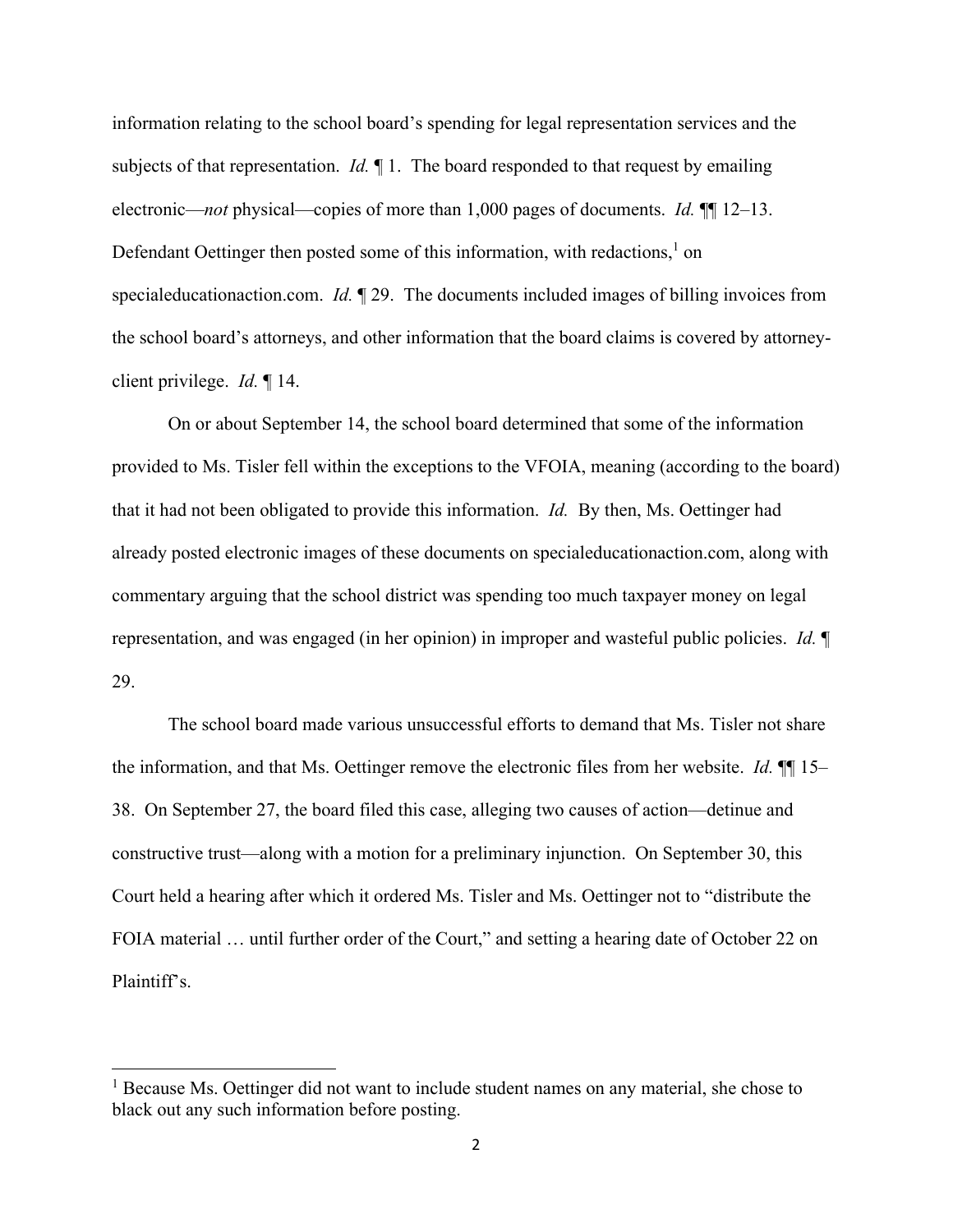Virginia Code § 8.01-625 provides that this Court "may at any time" dissolve an injunction "after reasonable notice to the adverse party." The September 30 order constitutes an injunction, and for reasons stated herein, it should be dissolved. The Plaintiff's further motion for a preliminary inunction should likewise be denied. And because the remedies the Plaintiff seeks are unconstitutional, this case should be dismissed immediately.

#### **ARGUMENT**

# **I. Any injunction here violates the federal and state Constitutions.2**

Defendants hereby move for immediate dissolution of this Court's September 30 no-

dissemination order on the grounds that it, and the injunction Plaintiffs have moved for, are both

prior restraints against speech that violate the First Amendment and the state Constitution.<sup>3</sup>

 $2$  Defendants understand that at the September 30 hearing, their temporary emergency counsel may have given the Court the impression that they were willing to permanently remove the documents from the website and/or to agree not to disseminate the information in the future. If that impression was given, Defendants take this opportunity to clarify: they have the constitutional right to publish and disseminate this information, and intend to exercise that right to the fullest extent of the law. At present, the information has been removed from the website pursuant to this Court's order. *See generally Walker v. City of Birmingham*, 388 U.S. 307, 317– 19 (1967).

 $3$  The Virginia Constitution's protections for freedoms of speech and press are at least as broad as those in the federal Constitution. *Elliott v. Commonwealth*, 267 Va. 464, 473–74 (2004). The *Elliott* court appeared to hold that the Virginia Constitution does not protect these rights more broadly than the federal Constitution, but Article I Section 12's language is notably more expansive than that of the First Amendment: it declares that these freedoms "can never be restrained," and that "any citizen may freely speak, write, and publish his sentiments on all subjects, being responsible for the abuse of that right." The latter phrase is identical to provisions in other state constitutions where courts have held that such language *is* more protective than the First Amendment. *See, e.g., Brush & Nib Studio, LC v. City of Phoenix*, 448 P.3d 890, 902–03 ¶¶ 45–46 (Ariz. 2019); *Vail v. The Plain Dealer Publ'g Co*., 649 N.E.2d 182, 185 (Ohio 1995); *Davenport v. Garcia*, 834 S.W.2d 4, 8–9 (Tex. 1992). Defendants raise this point to preserve it for appellate review. In any event, the prohibitions against prior restraints discussed herein apply to both federal and state constitutions.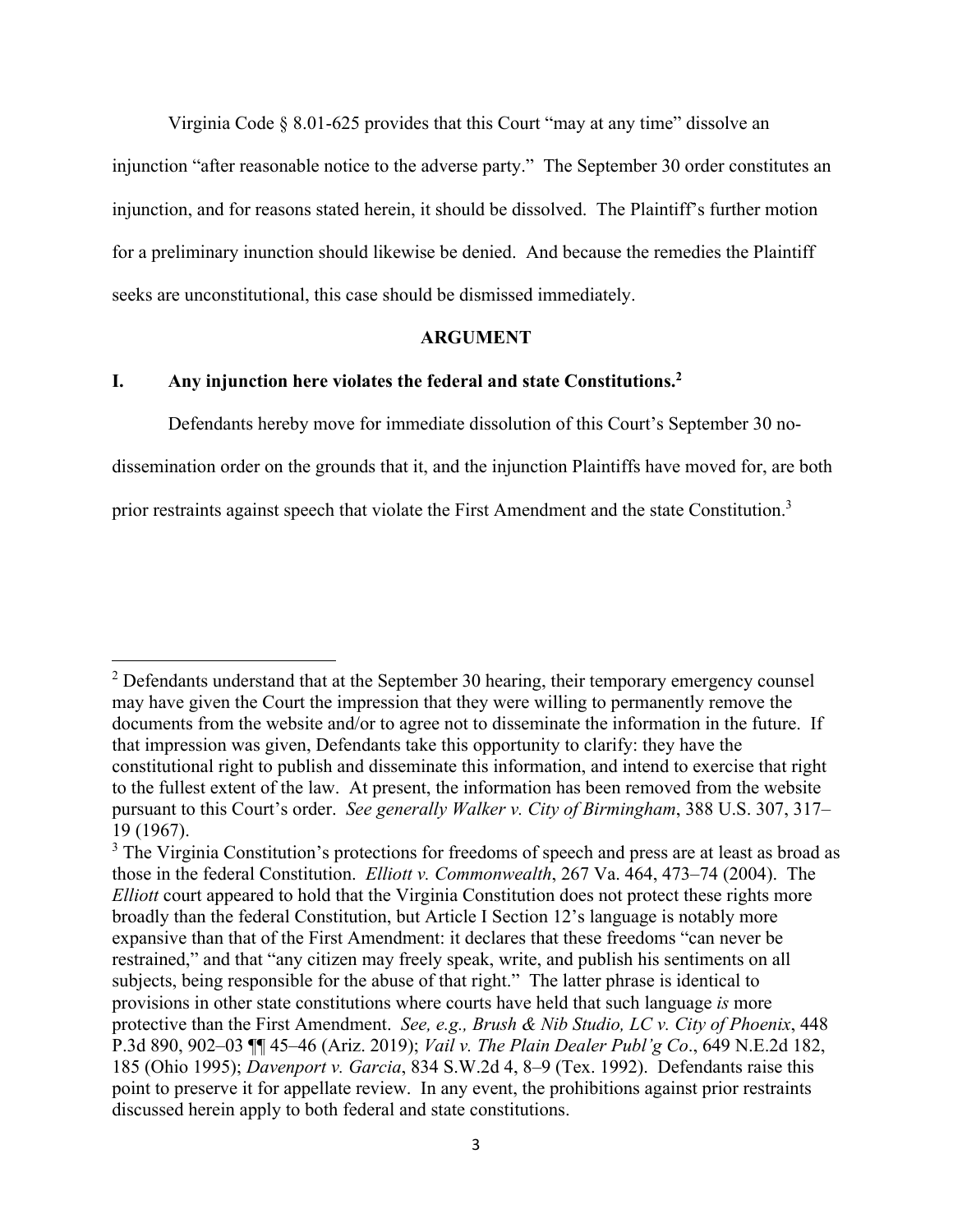## **A. The board seeks a prior restraint and therefore bears an extraordinary burden of proof that it has failed to satisfy.**

 An injunction against publication is a prior restraint. *Near v. Minn.*, 283 U.S. 697 (1931); *see also Burfoot v. May4thCounts.com*, 80 Va. Cir. 306 (2010) (closing down a website "is, in effect, a prior restraint on publication, since it not only makes the information already on the site unavailable but also forecloses upon *future* publication on the site.").

 Under the state and federal constitutions, a prior restraint cannot be granted except in the rarest of circumstances. *Id.; N.Y. Times v. United States,* 403 U.S. 713 (1971) (per curiam). A government plaintiff seeking such an injunction "bear[s] a heavy presumption against its constitutional validity." *Id.* at 714 (citations omitted). The board has come nowhere near meeting that burden here.

 Only the most pressing government interest—such as the publication of troop movements during wartime—can justify the imposition of such a restraint. *Id.* at 726 (Brennan, J., concurring). But no such interest is identified in the board's Complaint or its motion for an injunction. On the contrary, the *sole* bases it asserts for blocking Ms. Oettinger and Ms. Tisler from disseminating the information are the fact that the board could have chosen to withhold some of this information under the VFOIA (though it did not do so), and that some of the documents could be covered by attorney-client privilege between the board and its attorneys. Complaint ¶¶ 40, 44. That is constitutionally insufficient and irrelevant.

 In *Burfoot*, the plaintiff was a member of the Norfolk City Council. The defendants were the operators of a website criticizing the plaintiff and urging voters to vote against him. He sought a court order commanding the website taken down. The Circuit Court initially granted that order, but the next day reversed itself *sua sponte*, explaining that "a free press" is a "necessity" "for the preservation of democracy," and that "the Internet, just as radio and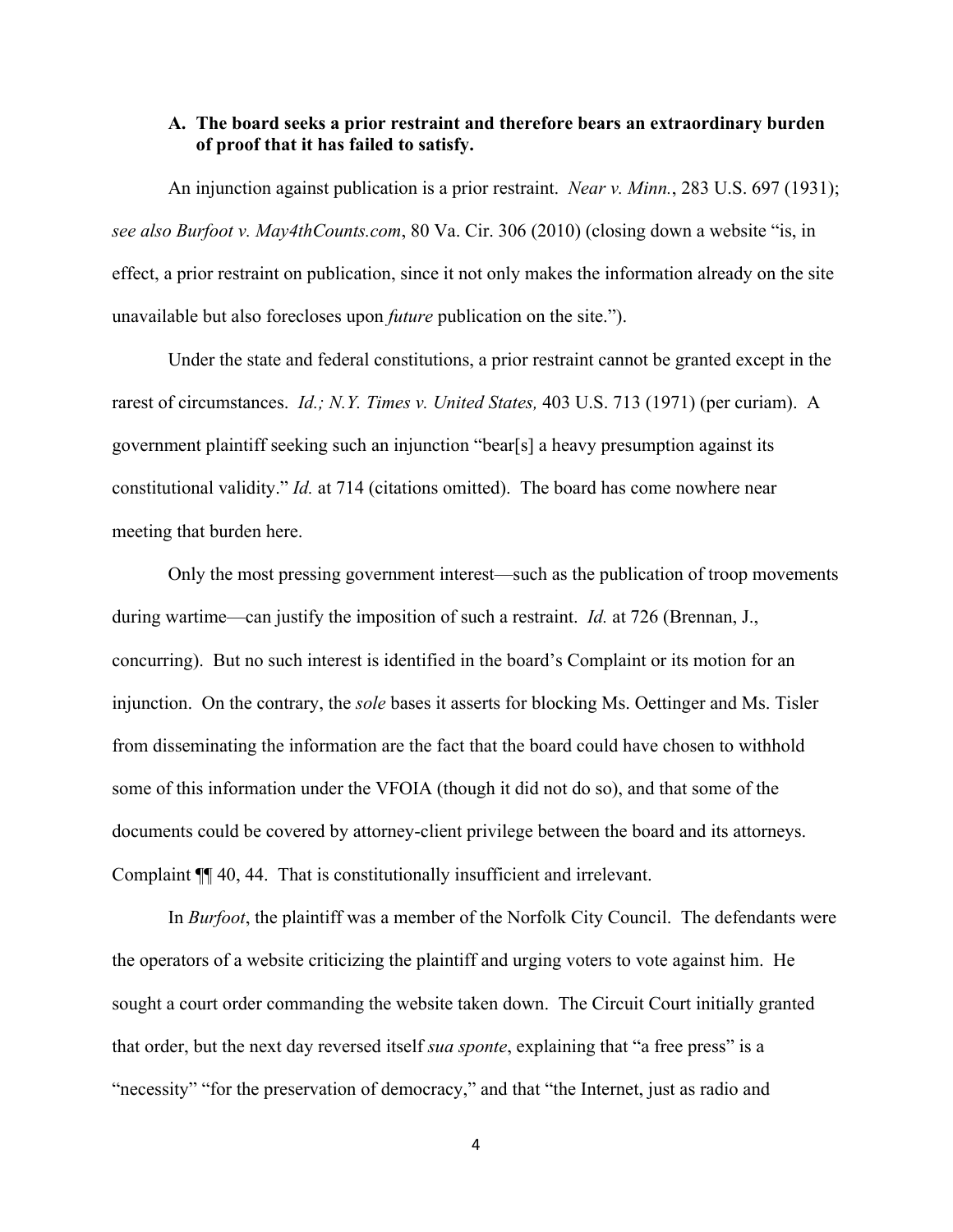television, are subsumed in the word 'press' as used in the Constitution." 80 Va. Cir. at 306. The injunction was "in effect, a prior restraint on publication," and was therefore unconstitutional. *Id.*

 Ms. Tisler and Ms. Oettinger have an even stronger case than did the defendants in *Burfoot*, because here the documents are not alleged to be defamatory or untrue, as they were in that case. Instead, it is truthful, non-misleading information about government activities, which was lawfully given to them. As explained below, even if the information was exempt from the VFOIA or subject to privilege, Ms. Tisler and Ms. Oettinger still have a constitutional right to disseminate and/or publish it. For that reason alone, the Plaintiff's motion should be denied, this Court's September 30 order should be dissolved pursuant to Virginia Code § 8.01-625, and this case should be dismissed. *See Hagan v. Dungannon Lumber Co*., 145 Va. 568, 575 (1926) (case in equity may be dismissed at any time when court discovers that relief sought is improper).

#### **B. Defendants have a constitutional right to publish this information.**

Ms. Tisler and Ms. Oettinger have a constitutional right to publish information that was not unlawfully obtained. *Smith v. Daily Mail Publ'g Co*., 443 U.S. 97 (1979); *Bartnicki v. Vopper*, 532 U.S. 514 (2001). The board does not allege that Defendants illegally obtained the information, or that publishing it violates any law. On the contrary, Defendants undeniably obtained the information legally, even if the board disclosed more than it intended to.

 In *New York Times,* two newspapers obtained documents relating to the Vietnam War from a government official who stole them from the Pentagon. When the government learned that the newspapers intended to publish them, it sought an injunction barring publication. The Supreme Court refused. It said such an injunction would constitute a prior restraint, and the government had not satisfied its "heavy burden" of justifying such a restraint. 403 U.S. at 714.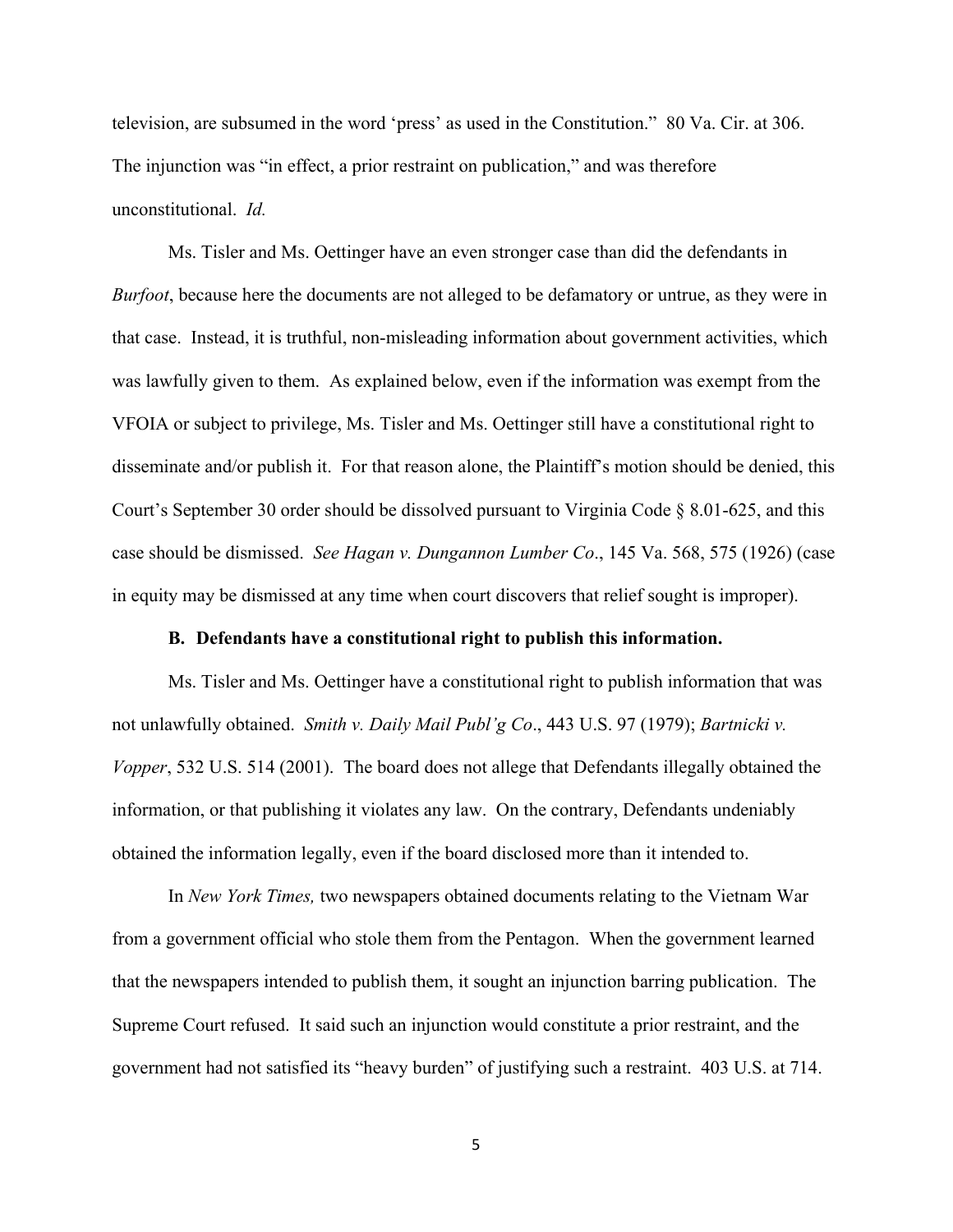If publication in the nation's leading newspapers of stolen military documents in a time of war does not meet that high burden, then publication on a website of information *legally obtained* from a school board which includes no top secret or national-security related matters, and relates to a legitimate debate about the waste of taxpayer money cannot meet that burden.

In *Smith,* 443 U.S. at 98–100, some reporters published the name of a juvenile criminal suspect, which they learned lawfully, even though state law prohibited that. They were later indicted, but the Supreme Court held that prosecuting them would violate the First Amendment, because "if a newspaper lawfully obtains truthful information about a matter of public significance then state officials may not constitutionally punish publication of the information, absent a need to further a state interest of the highest order." *Id.* at 103.

 Likewise, in *Bartnicki*, a radio talk show host obtained an audiocassette containing an *illegally* recorded conversation between public officials and union representatives. 532 U.S. at 518–19. He played the tape on his show, and other media companies played it or published transcripts. *Id.* The parties who had been illegally recorded sued the talk show host under federal and state wiretapping statutes. *Id.* at 519–20. The Supreme Court held that liability in such circumstances violated the First Amendment. Even assuming the talk show host "had reason to know" that the conversation had been illegally recorded, it said, he *still* had a constitutional right to broadcast it. *Id.* at 525, 528. Even though the recording was illegally made, talk show host obtained it legally—and punishing him for disseminating "lawfully obtained information of public interest" is unconstitutional. *Id.* at 529. *Accord, The Fla. Star v. B.J.F*., 491 U.S. 524, 536–37 (1989) (enjoining publication of lawfully obtained confidential information was unconstitutional).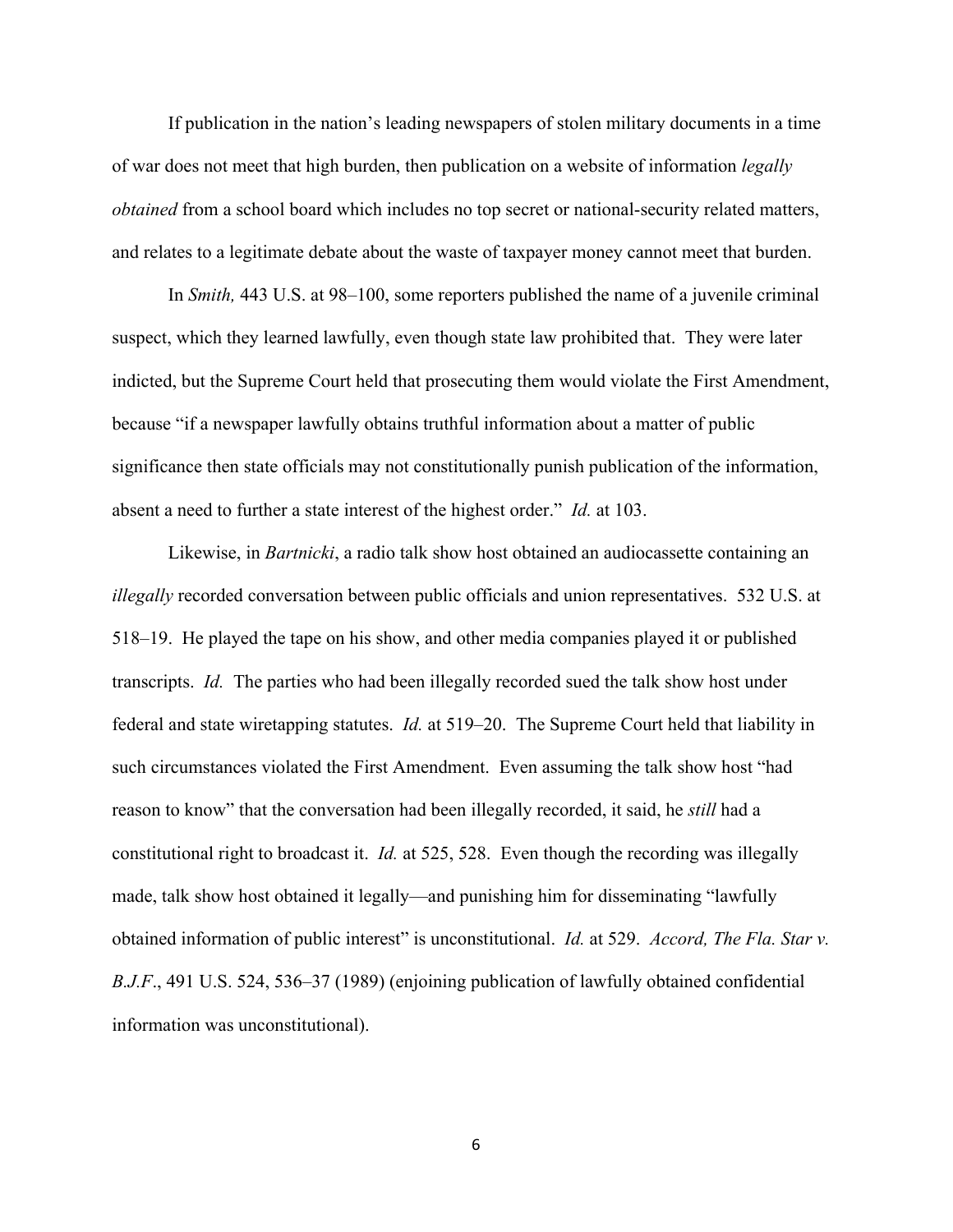Notably, neither *Smith* nor *Bartnicki* involved a prior restraint. They involved only a potential punishment after publication. And in *Bartnicki,* the information had been illegally obtained in the first instance. Yet the Court *still* held that publication was constitutionally protected. This case, by contrast, is a classic prior restraint, because the board is seeking to make the information already published on specialeducationaction.com unavailable, and to foreclose future publication. *Burfoot, supra*. This case is also stronger than *Bartnicki* or even *New York Times*, because in both those cases, the information was illegally obtained—whereas here, the information was lawfully obtained. *See Barnicki,* 532 U.S. at 528 (noting that in *New York Times,* "the undisputed fact that the newspaper intended to publish information obtained from stolen documents was noted … neither the majority nor the dissenters placed any weight on that fact."). That alone is grounds for dissolving the September 30 order, denying this motion, and dismissing this case.

But in addition to that, the public has a legitimate interest in seeing these documents. Ms. Tisler and Ms. Oettinger believe the Fairfax County School Board spends too much money on lawyers, wastes taxpayer money, and requires more legal services than it should, due to poor decision-making by public officials. These are legitimate arguments in a democracy, and nothing substantiates such contentions better than showing the public the bills and invoices from the board's attorneys.

The state and federal Supreme Courts have repeatedly said that even *untrue* statements about public officials are constitutionally protected, absent "actual malice." *New York Times v. Sullivan*, 376 U.S. 254 (1964); *Gazette, Inc. v. Harris*, 229 Va. 1, 8–9 (1985). They have also repeatedly acknowledged that in a democracy, public debate must be "uninhibited, robust, and wide-open." *Sullivan*, 376 U.S. at 270; *accord, Crawford v. United Steelworkers, AFL-CIO*, 230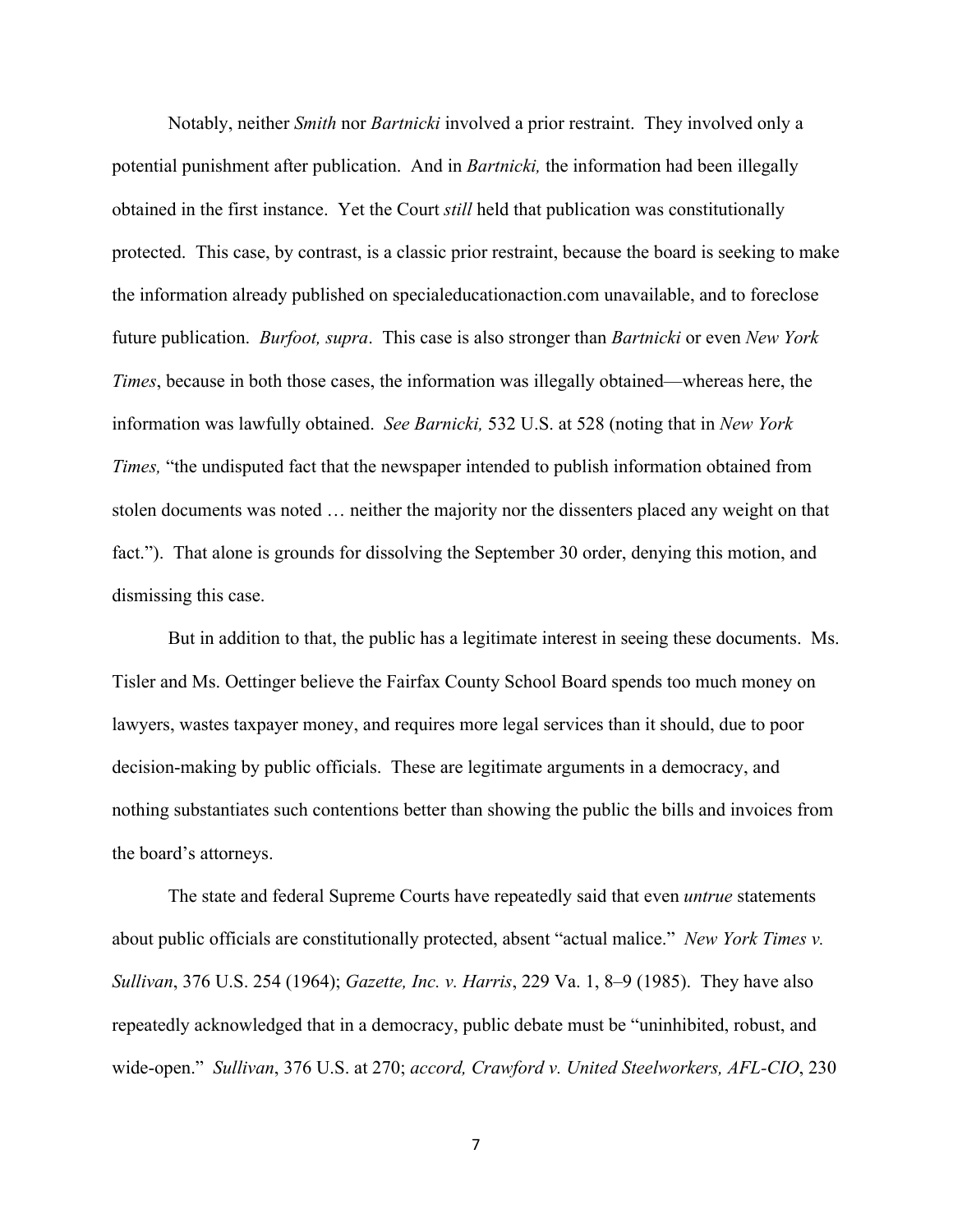Va. 217, 231 (1985). Here, the statements are not untrue. They are government records, lawfully obtained, and Ms. Tisler and Ms. Oettinger have a right to disseminate them, as protected by the rule of *Smith, New York Times,* and *Bartnicki*. Even if the documents were inadvertently turned over, they have both a constitutional right and a legitimate democratic purpose for publishing them. For the government to demand that the documents be removed from publication—i.e., censored—is contrary to *all* constitutional precedent.

# **C. The existence, or waiver, of any privilege between the school board and its attorneys is irrelevant.**

The board contends that some documents were exempt from VFOIA disclosure and were covered by attorney-client privilege. This contention is irrelevant. Even if it were true, Ms. Tisler and Ms. Oettinger would still have a constitutional right to publish and disseminate the information. But it is also *not* true, because the board has waived any privilege.

 The VFOIA requires the government to turn over certain types of records upon request, with limited exceptions. *See, e.g.,* Va. Code §§ 2.2-3705.1, 3705.4. These exceptions, however, are just that: they exempt certain documents from the board's legal obligation to turn over information. That is all. They do not authorize the board to censor publication of information once it has been disclosed—even if wrongly or inadvertently disclosed.

 The same is true of any alleged attorney-client privilege. Privilege is a shield against compulsory disclosure. *Commonwealth v. Edwards*, 235 Va. 499, 508–09 (1988). It is not a sword that empowers a party (or its attorneys) to forbid publication of information after disclosure. Even assuming the information here was privileged, that privilege would not entitle the board to bar publication of that lawfully obtained information, let alone censor it *after*  publication.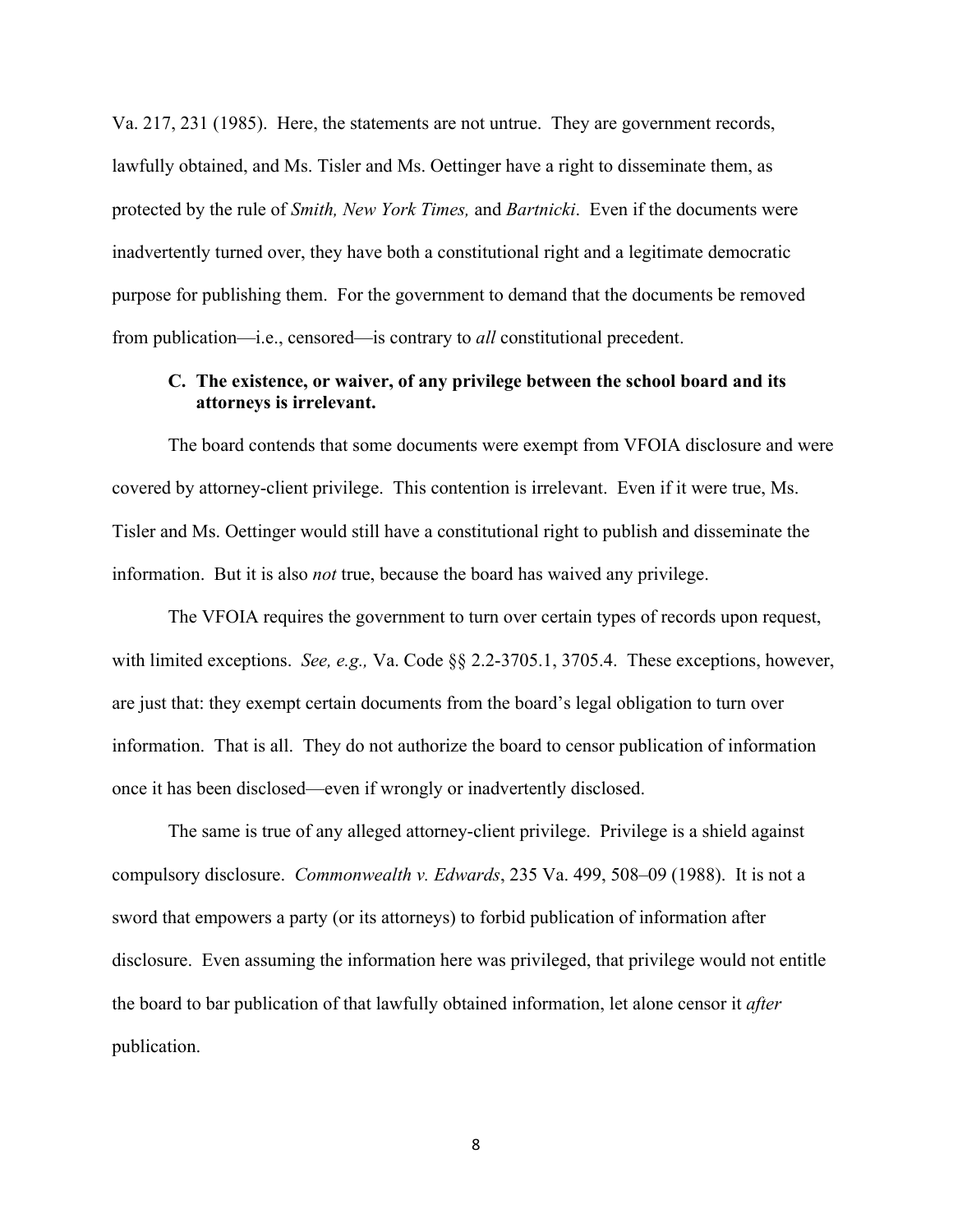In *In re Charlotte Observer*, 921 F.2d 47 (4th Cir. 1990) (per curiam), privileged information was inadvertently revealed in the presence of two reporters. *Id.* at 48. The district court enjoined them from publishing it. *Id.* The Fourth Circuit reversed. "'[T]he cat is out of the bag,'" it said. Once the disclosure was made, "the information lost its secret characteristic, an aspect that could not be restored by the issuance of an injunction." *Id.* at 50. To enjoin publication would be "the type of prior restraint" that violates "the First Amendment['s] protection of a free press." *Id*.

 However, the school board here asserts a privilege that has been *waived*. Virginia courts distinguish between *inadvertent* disclosures (as happened here) and *involuntary* disclosures of privileged documents. While involuntary disclosure does not waive the privilege, *inadvertent*  disclosure *does*. *Walton v. Mid-Atl. Spine Specialists, P.C.,* 280 Va. 113, 125–26 (2010). "Involuntary" means another person accomplished the disclosure through criminal activity or bad faith without the consent of the proponent of the privilege. *Id.* "Inadvertent" includes a failure to exercise proper precautions to safeguard a privileged document and does not require that the disclosure be a result of criminal activity or bad faith. *Id.* For disclosure to be considered inadvertent, it is not required that an attorney or somebody on behalf of the client made a voluntary disclosure. *Id.* Here, the board acknowledges that the disclosure was inadvertent. Thus any privilege that may have existed no longer exists.<sup>4</sup>

 The board also claims that the documents are protected under the federal Family Educational Rights and Privacy Act (FERPA), 20 U.S.C. § 1232g. Preliminarily, although it is

 $4$  Although Va. Code § 8.01-420.7 protects the privilege in inadvertent disclosures, it only does so if those inadvertent disclosures occur "in a proceeding"—and no proceeding was ongoing when the disclosures were made here—or where the disclosure is "to any public body." Here the disclosures were made *by* a public body *to* private citizens. Thus that statute does not apply.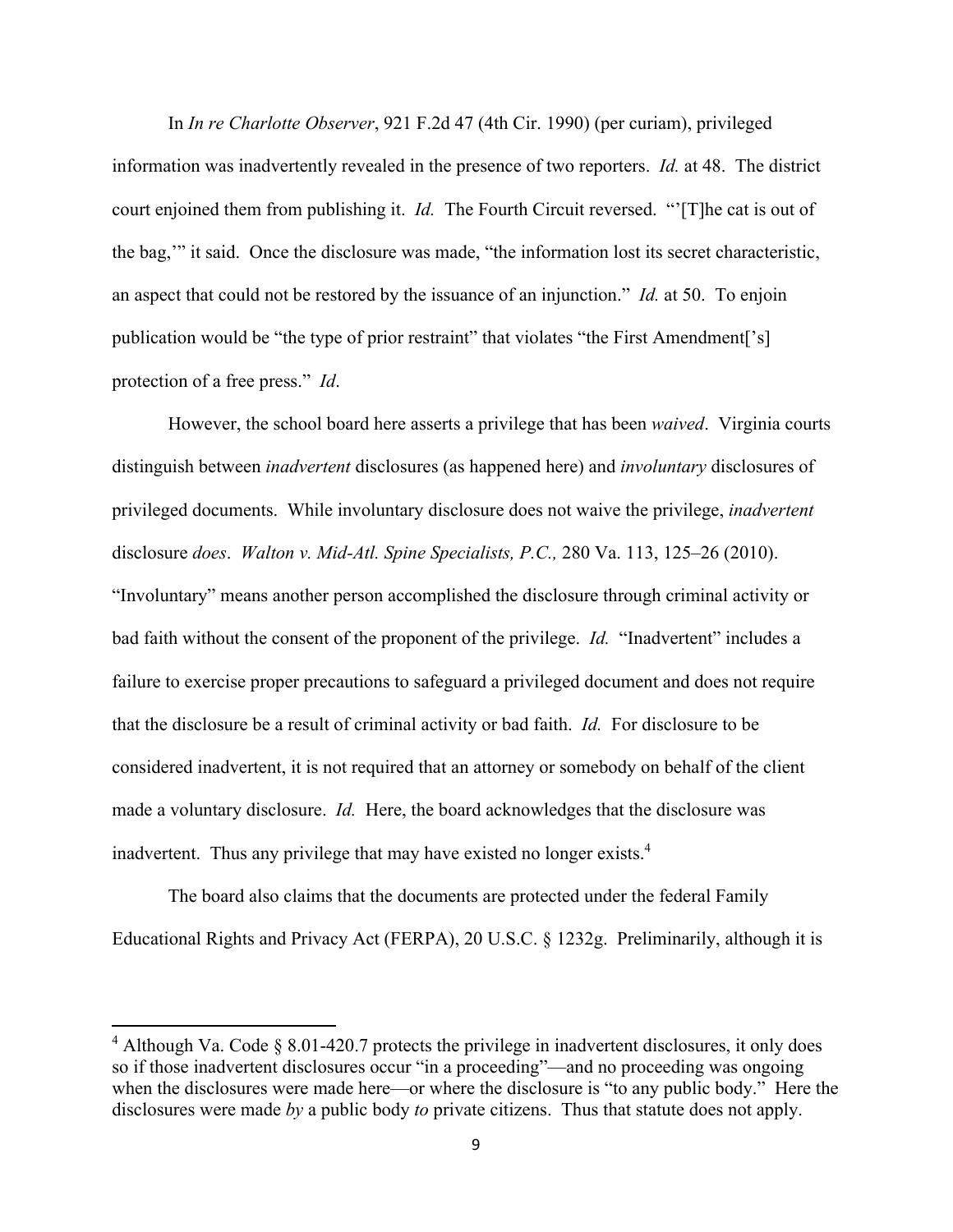constitutionally irrelevant under *Smith,* Oettinger can affirm to this Court that no private student information was published on her website, and the Complaint does not allege otherwise. But it is irrelevant whether FERPA protects the documents, anyway. As the Supreme Court has squarely held, "there is no question that FERPA's nondisclosure provisions fail to confer enforceable rights." *Gonzaga Univ. v. Doe*, 536 U.S. 273, 287 (2002). FERPA tells schools what they may and may not do. Nothing in that statute authorizes the board to compel Ms. Tisler and Ms. Oettinger to return any information or un-publish information that has already been published. The only provision in that statute that approaches such a requirement is 20 U.S.C. § 1232g(b)4(B), but that provision only provides that if a school district discloses confidential information to a third party who permits public access, *the school* may be penalized. It does *not* say—and nothing in FERPA says—that the publishers of such information can be censored. That is for good reason: because it would violate the Constitution. In short, FERPA "imposes mandatory obligations and restrictions on educational institutions." *United States v. Miami Univ.*, 91 F. Supp.2d 1132, 1145 (S.D. Ohio 2000), *aff'd*, 294 F.3d 797 (6th Cir. 2002). It does not provide authority to censor.

The existing anti-dissemination order should be *immediately* dismissed and the Plaintiff's motion denied.

#### **II. The school board fails to state a cause of action or cite any basis for its injunction.**

A case should be dismissed where, even if all the factual allegations are true, the plaintiff has failed to state a cause of action. *Sanchez v. Medicorp Health Sys*., 270 Va. 299, 303 (2005). "Whenever it is brought to the attention of a court of equity…that the bill does not state a case

<sup>&</sup>lt;sup>5</sup> "The loss of First Amendment freedoms, *for even minimal periods of time*, unquestionably constitutes irreparable injury." *Elrod v. Burns*, 427 U.S. 347, 373 (1976) (emphasis added).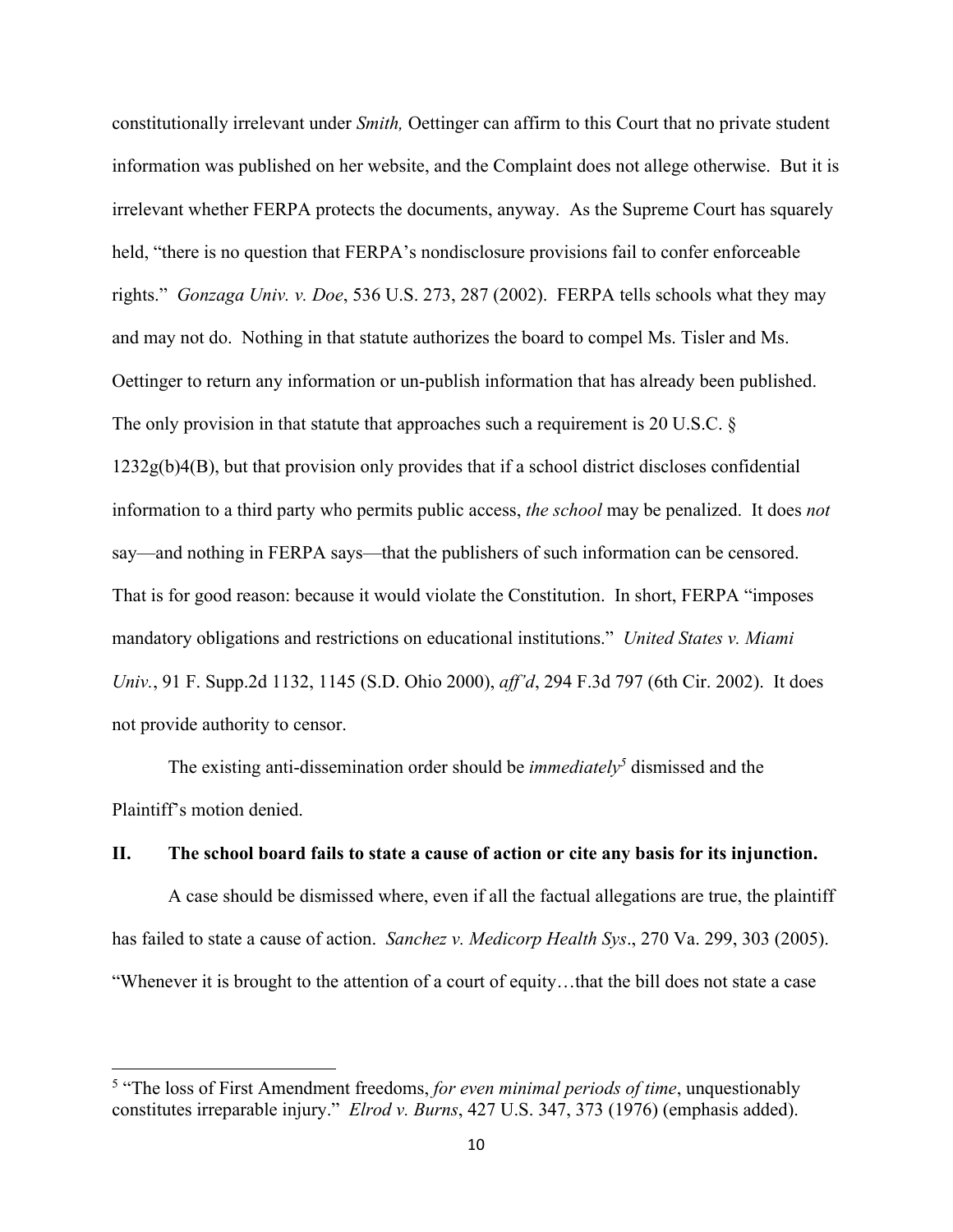proper for relief in equity, it will dismiss it.... The want of equity is a want of jurisdiction." *Hagan v. Dungannon Lumber Co.*, 145 Va. 568, 575 (1926). Here, even laying aside the (dispositive) constitutional objections, the Complaint fails to state a cause of action or even cite any legal basis for the board's demands of censorship through for detinue or constructive trust.<sup>6</sup> For that reason, immediate dismissal is proper.

 The only statutes cited in the Complaint or the board's motion for injunction are the VFOIA's exemptions (i.e., the provisions that say the school board was not required to turn over the information), along with reference to the crime of embezzlement, and the board's misleading and irrelevant citations to attorney-client privilege and FERPA. None of these authorize the implementation of a "constructive trust" over information, let alone a detinue case requiring the "return" of information—whatever that would mean in this context.

Because the board refers to the information as "records" and as "property" in their Complaint, it is worth emphasizing that *this case does not involve any physical documents*—only computer files. Thus it is not possible for anything to be "returned," as the board demands. Also, this case does not involve trade secrets, copyrights, patents, or allegations of unjust enrichment, so there can be no application of a "constructive trust." A constructive trust is imposed on wrongfully obtained property to prevent the holder from profiting from it. But the Complaint does not allege that Ms. Tisler or Ms. Oettinger are profiting from the information and there is no way to "return" it. It is therefore inapposite for the board to characterize the information as "property." *Cf. Jaynes v. Commonwealth*, 276 Va. 443, 458 (2008) (court

 $6$  The Complaint is styled as a complaint for "damages" as well, but puts forth no demand for damages, and fails to specify any basis for them. Because the Complaint fails to make allegations necessary to sustain any damages award, that portion of the Complaint should be dismissed as well.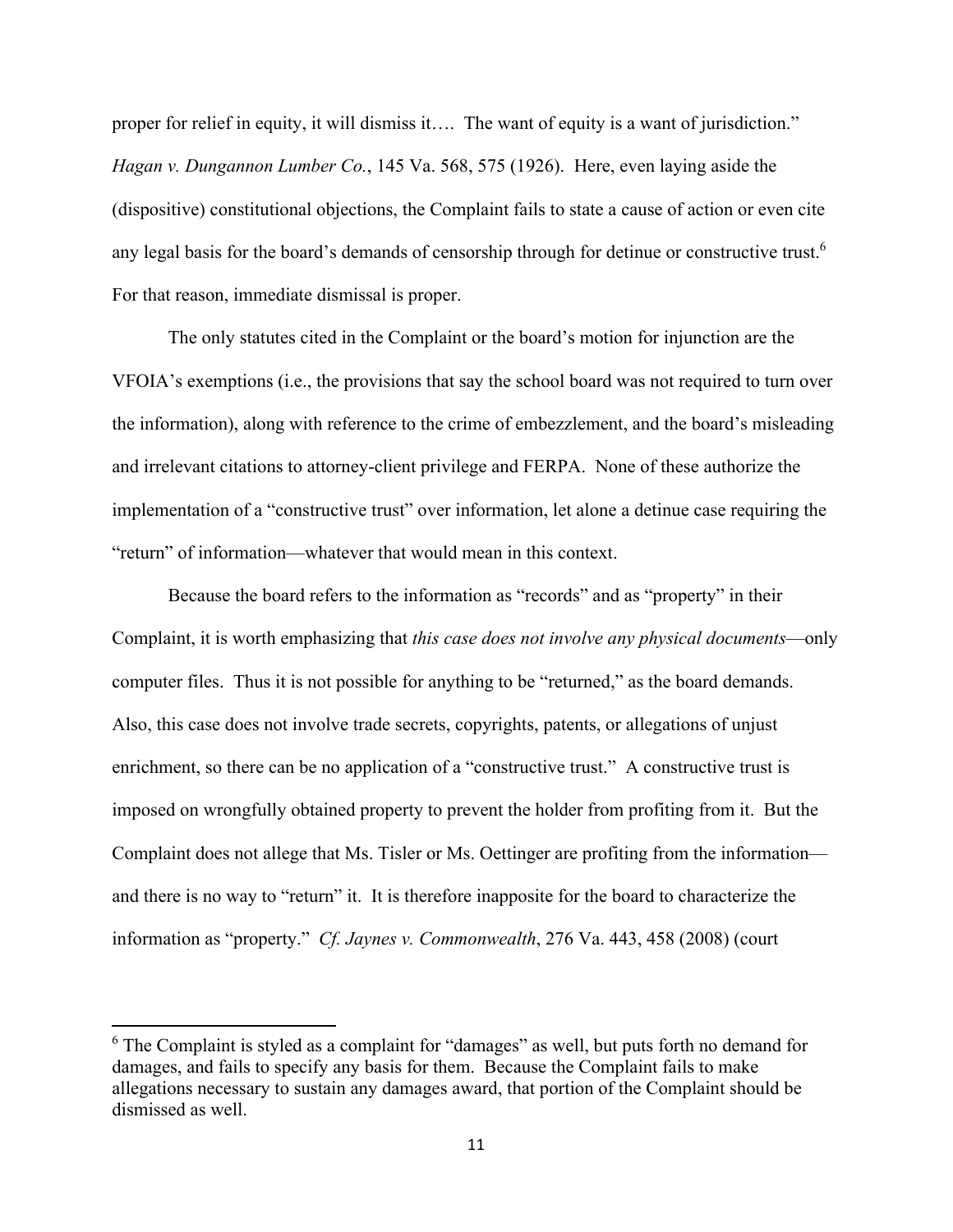rejected government's argument that unsolicited emails were a form of "trespass" into recipient's computer servers, because the First Amendment prohibited that argument).

 The board appears to be arguing that there is an implicit "claw-back" provision in VFOIA. Claw-back is the principle whereby if documents are erroneously disclosed under the federal Freedom of Information Act, they must be returned to the government agency that delivered them. *See generally Club v. United States EPA*, 505 F. Supp.3d 982, 988-91 (N.D. Cal. 2020). But no Virginia court has ever adopted a "claw-back" theory under the VFOIA, so this is not a principle recognized by state law. And even following the *federal* rules, no such claw-back would be appropriate. In *Club*, the court refused to authorize claw-back of documents where the Environmental Protection Agency "could have invoked a statutory exemption [to FOIA] but inadvertently failed to do so." *Id.* at 991. The court explained that claw-back would only be appropriate if the private party's possession of the documents might "undermine" the court's ability to resolve the dispute, *id.*, which was not the case there or here.

Also, it was not appropriate because the claw-back "would not prevent disclosure of the information at issue," which "ha[d] already been disseminated to multiple people." *Id*. Here, the information in question was already published on specialeducationaction.com for weeks, and has already been archived at the "Wayback Machine," an independent website that archives deleted websites.7 It has also already been the subject of media comment. *See, e.g.,* Luke Rosiak, *Fairfax Schools Sues Special-Ed Parents, Demanding "Damages" for Publicizing Embarrassing*  Records the Schools Gave Them, Daily Wire, Sept. 29, 2021.<sup>8</sup> Defendants are also informed and

<sup>&</sup>lt;sup>7</sup> https://web.archive.org/web/20210930030542/https://specialeducationaction.com/fairfaxcounty-public-schools-leaked-its-own-legal-invoices/

<sup>&</sup>lt;sup>8</sup> https://stoplcpscrt.com/2021/09/29/fairfax-schools-sues-special-ed-parents-demandingdamages-for-publicizing-embarrassing-records-the-schools-gave-them%EF%BF%BC/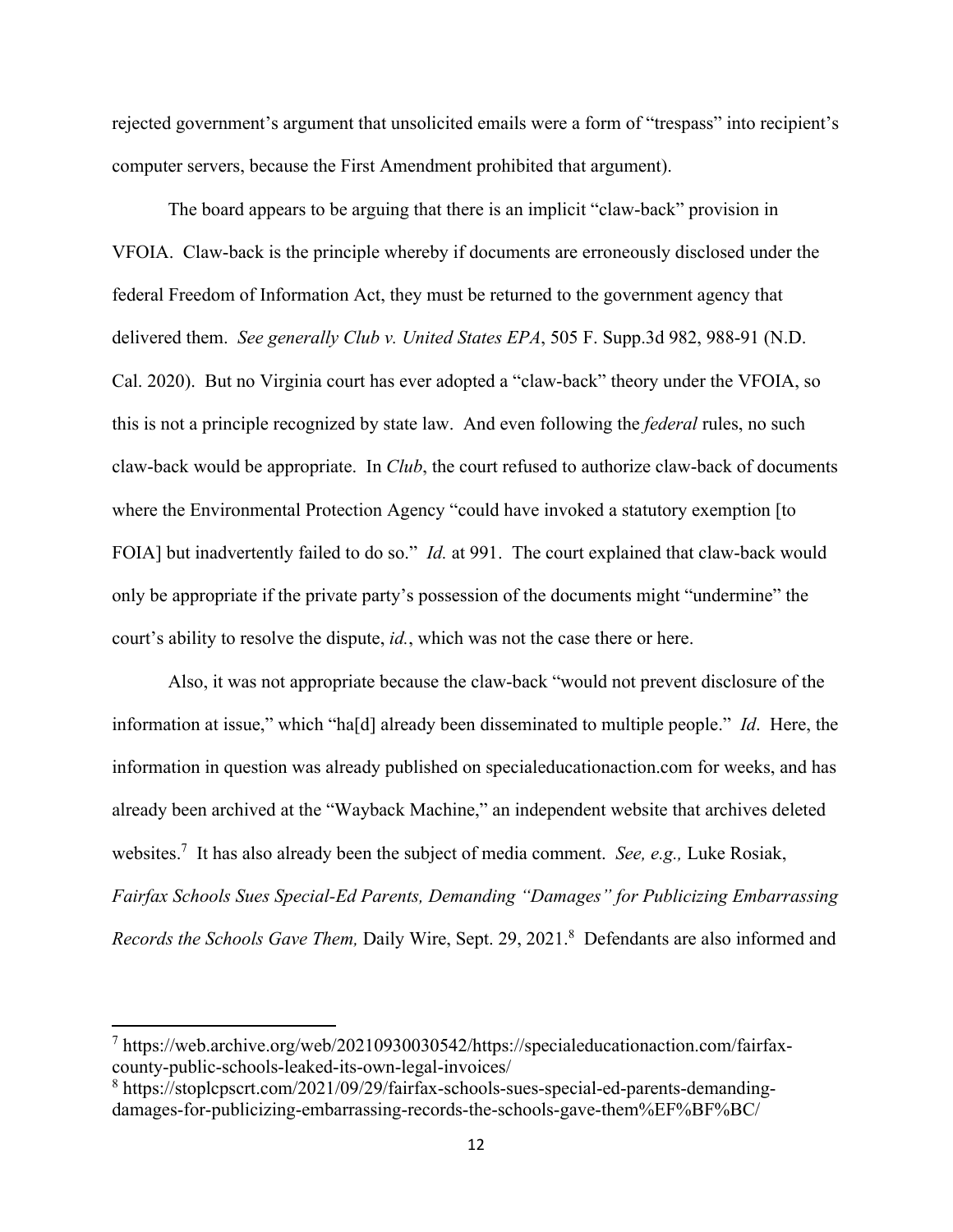believe that a reporter for the *Washington Post* has the information. So even if the federal clawback rule applied, claw-back would be improper and ineffective here.

 Additionally, no court has ever found that claw-back may be permitted in a manner that would constitute a prior restraint. In *Ground Zero Center for Non-Violent Action v. United States Department of Navy*, 860 F.3d 1244, 1261–62 (9th Cir. 2017), the government inadvertently disclosed confidential information, and upon learning of the fact, asked the court to bar the recipients from disseminating it. The court said this could be authorized only where the government provided "a compelling reason [to impose the restriction] and articulate the factual basis for its ruling, without relying on hypothesis or conjecture," *id*. at 1261, which the government failed to do. Suffice to say, the school board has failed to satisfy even that standard here,<sup>9</sup> since this case does not involve secret military documents.

 Moreover, even where "claw-back" is permitted, it is only permitted for *documents*, not with respect to *information* that has *already* been published. There is simply no law at the federal level or in any state that allows the government, in the event of inadvertent disclosure of (non-secret) information, to compel a publisher to withdraw it from a publication or delete it from a website. *Cf. Burfoot, supra* (order taking down a website is a prior restraint).

 As for embezzlement, no embezzlement has occurred here. Embezzlement is the "wrongful[] and fraudulent[] use" of property which a person receives "for another." Va. Code § 18.2-111. Here, the information was not received "for another." The board gave it to Ms. Tisler herself pursuant to VFOIA. The board never required her to make any agreement, written or

<sup>9</sup> The court declined to apply the even more stringent rule for prior restraints in the *Ground Zero* case because the parties were already engaged in a lawsuit when the disclosure was made. *See id.* at 1262. Here, the parties were not engaged in a lawsuit when the disclosure was made, so the prior restraint analogy is apt. As the *Ground Zero* court said, prior restraints "are almost never acceptable." *Id.*